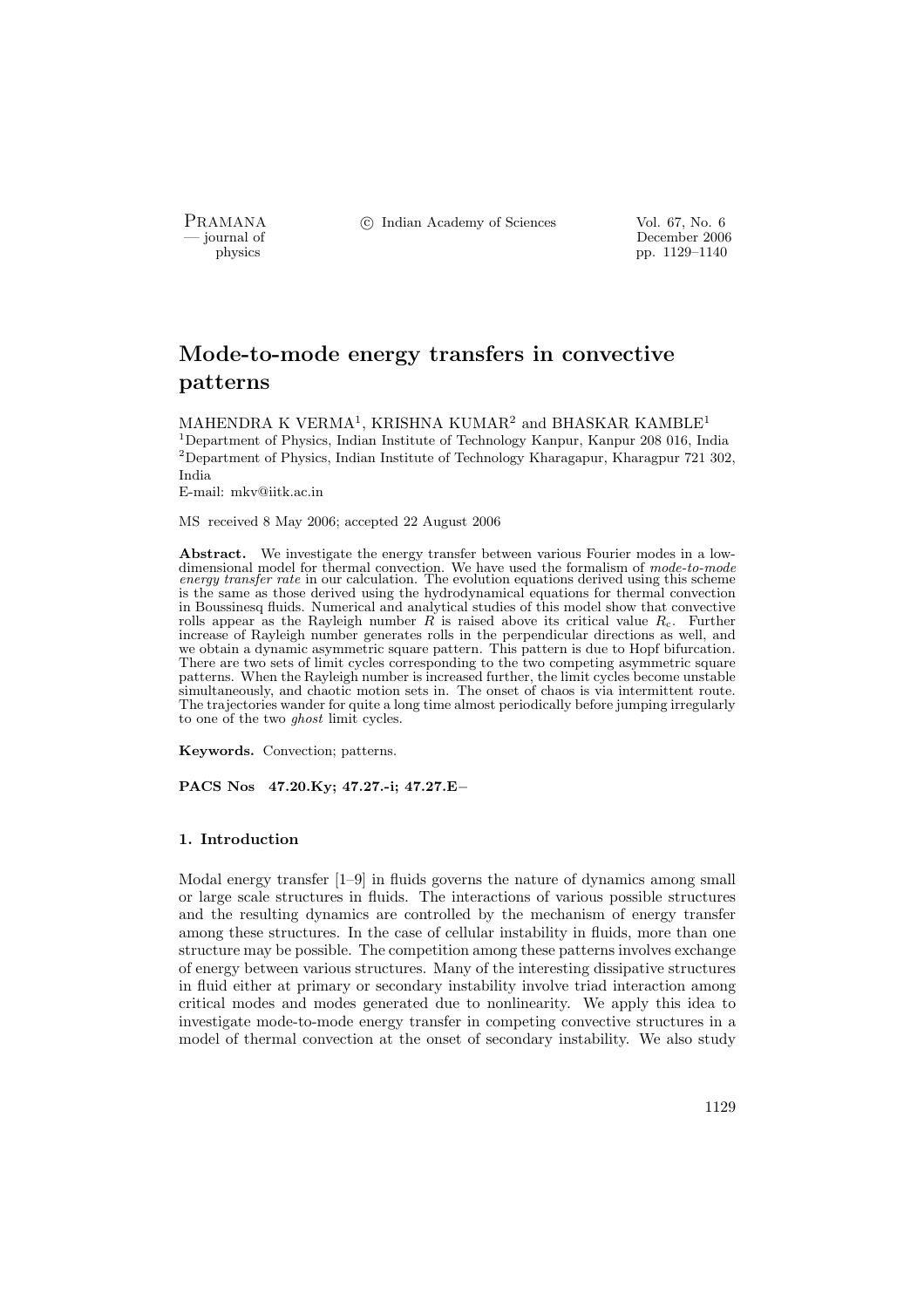the possibility of chaos in the model of competing rolls and asymmetric square structures. The chaos sets in through intermittency.

# 2. Hydrodynamical equations

The hydrodynamics of thermal convection in a thin layer of thickness d of a Boussinesq fluid confined between two conducting horizontal plates, and subjected to adverse temperature gradient  $\beta$  is governed by

$$
\frac{\partial \mathbf{u}}{\partial t} + (\mathbf{u} \cdot \nabla) \mathbf{u} = -\frac{1}{\rho} \nabla \sigma + g \alpha \theta \hat{\mathbf{z}} + \nu \nabla^2 \mathbf{u},\tag{1}
$$

$$
\frac{\partial \theta}{\partial t} + (\mathbf{u} \cdot \nabla)\theta = \beta \mathbf{u} \cdot \hat{\mathbf{z}} + \kappa \nabla^2 \theta,
$$
\n(2)

$$
\nabla \cdot \mathbf{u} = 0,\tag{3}
$$

where **u** is the velocity field,  $\theta$  and  $\sigma$  are the deviations in the temperature and pressure fields from their values in the conduction state. The thermal expansion coefficient  $\alpha$ , the kinematic viscosity  $\nu$ , the thermal diffusivity  $\kappa$ , and a reference density  $\rho$  are assumed to have uniform values in the fluid, which is compatible with Boussinesq approximation. The conducting plate requires the deviations in the temperature field to vanish  $(\theta = 0)$  at the horizontal plates. We assume the plates to be stress-free, which is an idealized condition on velocity fields. This assumption requires the vertical velocity  $(u_3)$  and the vertical gradients of horizontal velocities to vanish  $(\partial_z u_1 = \partial_z u_2 = 0)$  at the bounding surfaces.

The nondimensionalization of all length scales by the fluid depth  $d$ , time scales by the thermal diffusive time  $d^2/\kappa$ , and the temperature field by the temperature difference  $\beta d$  across the fluid, yield the following nondimensional equations:

$$
\frac{\partial \mathbf{u}}{\partial t} + (\mathbf{u} \cdot \nabla) \mathbf{u} = -\nabla \sigma + RP\theta \hat{\mathbf{z}} + P\nabla^2 \mathbf{u},
$$

$$
\frac{\partial \theta}{\partial t} + \mathbf{u} \cdot \nabla) \theta = u_3 + \nabla^2 \theta,
$$

where the nondimensional parameters  $R = \alpha g \beta d^4/\nu \kappa$  and  $P = \nu/\kappa$  are Rayleigh and Prandtl numbers respectively. The form of continuity equation remains the same in the dimensionless form.

## 3. Model and formalism of mode-to-mode energy transfer

Writing the above hydrodynamical equations in Fourier space, we get

$$
\frac{\partial u_i(\mathbf{k})}{\partial t} = -ik_i\sigma(k) - ik_j \sum_{\mathbf{p}+\mathbf{q}=\mathbf{k}} u_j(\mathbf{q})u_i(\mathbf{p})
$$

$$
+RP\theta(\mathbf{k})\delta_{i3} - k^2 u_i(\mathbf{k}), \tag{4}
$$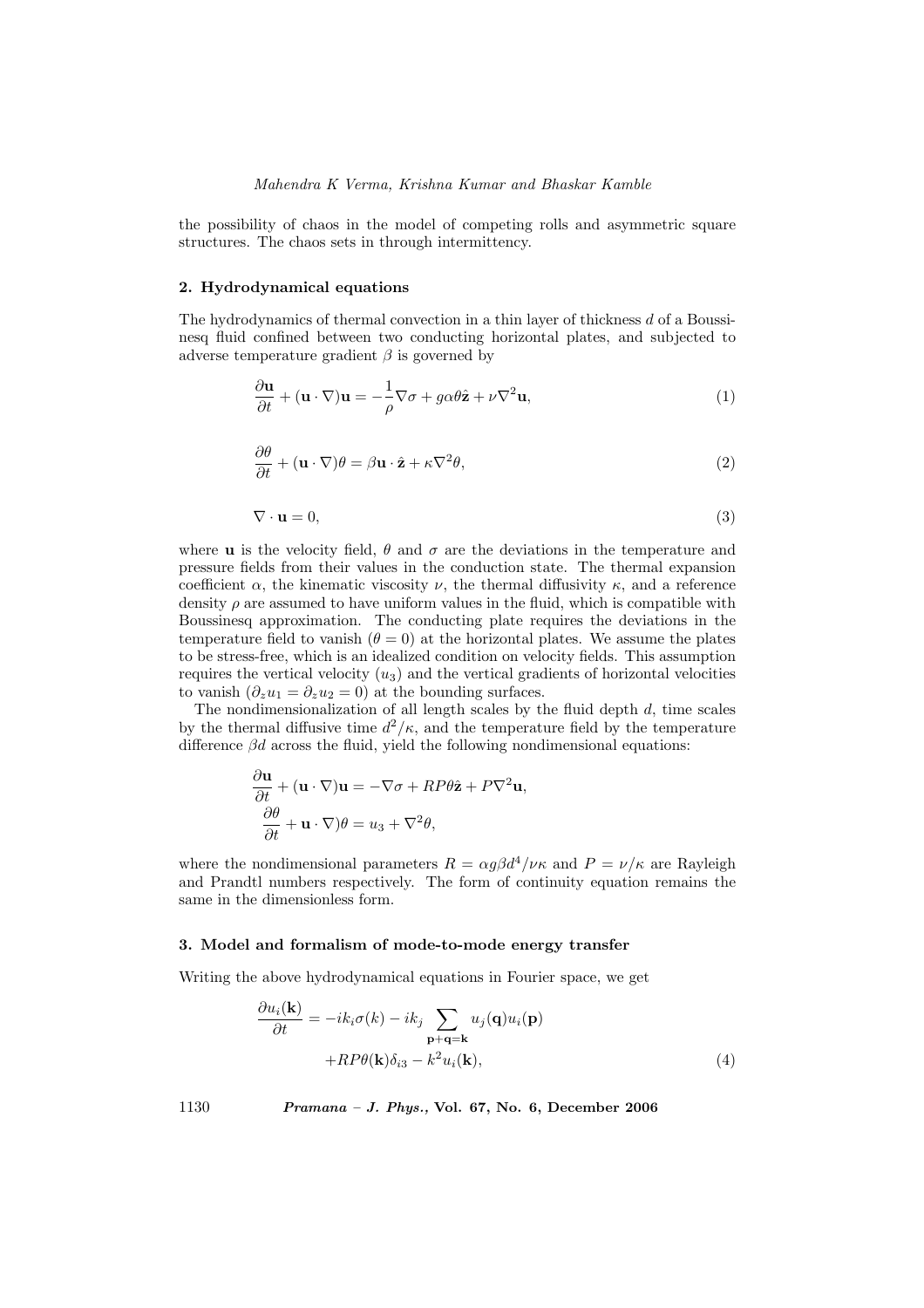$$
\frac{\partial \theta(\mathbf{k})}{\partial t} = u_3(k) - ik_j \sum_{\mathbf{p}+\mathbf{q}=\mathbf{k}} u_j(\mathbf{q})\theta(\mathbf{p}) - k^2 \theta(\mathbf{k}),
$$
  

$$
k_i u_i(\mathbf{k}) = 0,
$$
 (5)

where  $\mathbf{k} = \mathbf{p} + \mathbf{q}$ . We can derive interesting results by focussing on a single triad  $(\mathbf{k}', \mathbf{p}, \mathbf{q})$  such that  $\mathbf{k}' + \mathbf{p} + \mathbf{q} = 0$ . Clearly  $\mathbf{k}' = -\mathbf{k}$ . This is equivalent to truncating the expansion of the field to a single triad. We can easily derive the following energy equations:

$$
\frac{\partial}{\partial t} \frac{|\mathbf{u}(\mathbf{k}')|^2}{2} = S^{uu}(\mathbf{k}'|\mathbf{p}|\mathbf{q}) + S^{uu}(\mathbf{k}'|\mathbf{q}|\mathbf{p})
$$

$$
+ RP\Re[\theta(\mathbf{k})u_3^*(\mathbf{k})] - 2\nu k^2 \frac{|\mathbf{u}(\mathbf{k}')|^2}{2},
$$
(6)  

$$
\frac{\partial |\theta(\mathbf{k}')|^2}{2} = \epsilon^{\theta \theta} \mathcal{L}(\mathbf{k}, \mathbf{k}) + \epsilon^{\theta \theta} \mathcal{L}(\mathbf{k}, \mathbf{k})
$$

$$
\frac{\partial}{\partial t} \frac{|\theta(\mathbf{k}')|^2}{2} = S^{\theta\theta}(\mathbf{k}'|\mathbf{p}|\mathbf{q}) + S^{\theta\theta}(\mathbf{k}'|\mathbf{p}|\mathbf{q}) + \Re[\theta(\mathbf{k})u_3^*(\mathbf{k})] - 2\kappa k^2 \frac{|\theta(\mathbf{k}')|^2}{2},\tag{7}
$$

where

$$
S^{uu}(\mathbf{k}'|\mathbf{p}|\mathbf{q}) = -\Im\left([\mathbf{k}' \cdot \mathbf{u}(\mathbf{q})| [\mathbf{u}(\mathbf{k}') \cdot \mathbf{u}(\mathbf{p})]\right),\tag{8}
$$

$$
S^{\theta\theta}(\mathbf{k}'|\mathbf{p}|\mathbf{q}) = -\Im([\mathbf{k}' \cdot \mathbf{u}(\mathbf{q})] [\theta(\mathbf{k}') \cdot \theta(\mathbf{p})]). \tag{9}
$$

Here  $\Re$  and  $\Im$  represent the real and imaginary part of the argument. The quantity  $S^{uu}(\mathbf{k}'|\mathbf{p}|\mathbf{q})$  [ $S^{\theta\theta}(\mathbf{k}'|\mathbf{p}|\mathbf{q})$ ] represents the energy transfer from the mode  $\mathbf{u}(\mathbf{p})$  [ $\theta(\mathbf{p})$ ] (the field variable with the second argument) to the mode  $\mathbf{u}(\mathbf{k}')$  [ $\theta(\mathbf{k}')$ ] (the field variable with the first argument) with the help of the mode  $\mathbf{u}(\mathbf{q}) [\theta(\mathbf{q})]$  (the field variable with the third argument) acting as a mediator. The above formalism is called 'mode-to-mode' formalism for energy transfer  $[2,9]$ , and it differs from Kraichnan's 'combined energy transfer' formalism  $[6,7]$ . For details refer to Dar et al [2] and the review paper by Verma [9]. The energy equation can be interpreted as follows: The field variables with wave number  $\mathbf{k}'$  [ $\mathbf{u}(\mathbf{k}')$ ,  $\theta(\mathbf{k}')$ ] receives energy from the modes p and q through mode-to-mode energy transfer terms, and it also receives energy from the interaction term  $\theta(\mathbf{k})u_3^*(\mathbf{k})$ .

It is important to keep in mind that  $|\theta(\mathbf{k})|^2/2$  is not real energy. However, it has structure of energy, and we can apply the energy transfer formalism here as well. This idea has been exploited heavily in the past to infer the direction of flux of passive scalar etc. [5]. Dar et al [2] and Verma [9] have shown that the sum of all energy transfer rates along  $u-u$  and  $\theta-\theta$  channels are zero, i.e.,

$$
S^{XX}(\mathbf{k}'|\mathbf{p}|\mathbf{q}) + S^{XX}(\mathbf{k}'|\mathbf{q}|\mathbf{p}) + S^{XX}(\mathbf{p}|\mathbf{k}'|\mathbf{q}) + S^{XX}(\mathbf{p}|\mathbf{q}|\mathbf{k}') + S^{XX}(\mathbf{q}|\mathbf{k}'|\mathbf{p}) + S^{XX}(\mathbf{q}|\mathbf{p}|\mathbf{k}') = 0,
$$

where XX could be uu or  $\theta\theta$ .

Using this identity we can easily show that in the absence of viscous and thermal diffusivity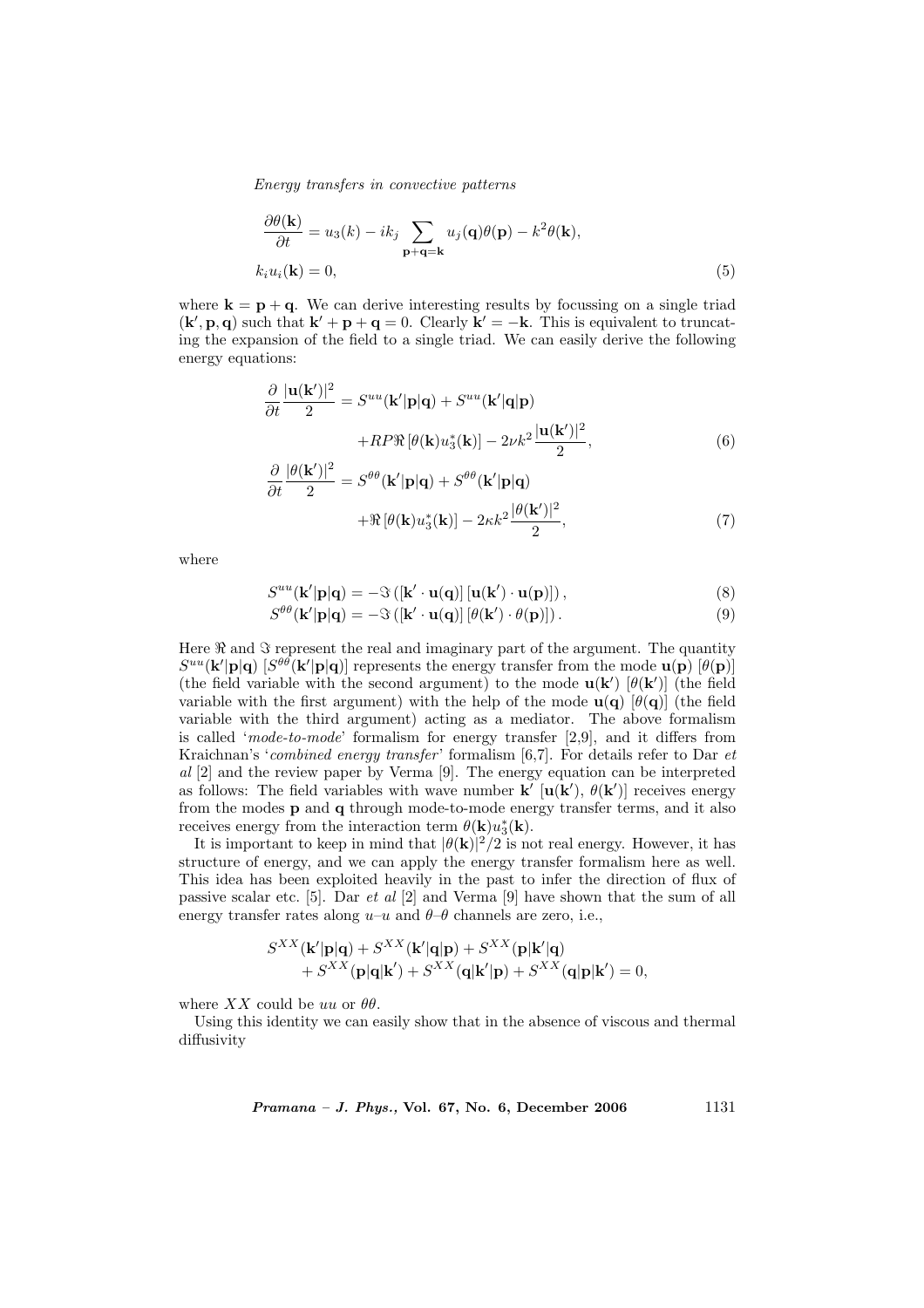$$
\frac{\partial}{\partial t}[\mathbf{u}(\mathbf{k}')|^2 + \mathbf{u}(\mathbf{p})|^2 + \mathbf{u}(\mathbf{q})|^2] = 2RP\Re[\theta(\mathbf{k}')u_3^*(\mathbf{k}')+\theta(\mathbf{p})u_3^*(\mathbf{p})] + \theta(\mathbf{q})u_3^*(\mathbf{q})],
$$

and

∂

∂

$$
\frac{\partial}{\partial t} [|\theta(\mathbf{k}')|^2 + |\theta(\mathbf{p})|^2 + |\theta(\mathbf{q})|^2] = \Re[\theta(\mathbf{k}')u_3^*(\mathbf{k}')+\theta(\mathbf{p})u_3^*(\mathbf{p})] + \theta(\mathbf{q})u_3^*(\mathbf{q})].
$$

The interpretation of the above equations is that the triad  $[\mathbf{u}(\mathbf{k}'), \mathbf{u}(\mathbf{p}), \mathbf{u}(\mathbf{q})]$  and the triad  $[\theta(\mathbf{k}'), \theta(\mathbf{p}), \theta(\mathbf{q})]$  exchange energy between each other via  $\theta(\mathbf{k})u_3^*(\mathbf{k})$  interaction terms. The mode-to-mode interaction  $S^{XX}(\mathbf{k}'|\mathbf{p}|\mathbf{q})$  conserves energy within a triad. The viscous and diffusive terms dissipate kinetic energy and  $\theta$  energy respectively.

Equations  $(1)$ – $(3)$  support heat flow through conduction (no motion) below critical Rayleigh number  $R_c$ . Just above  $R_c$ , convection sets in. For Boussinesq fluids confined between conductive plates, the convection appear in the form of stationary two-dimensional (2D) rolls at the onset of the convection. At higher Rayleigh number, this structure becomes unstable and new structures appear. We consider the model of Das  $et \text{ al } [10]$ , which allows competition between two mutually perpendicular sets of rolls. This study explores the possibility of convective cells in the form of asymmetric squares. Convective square structures are studied in pure fluids [11] as well as in binary mixtures [12,13]. Since the hydrodynamical equations for the thermal convection has two quadratic non-linearities, modes with higher wave numbers are generated that interact with each other and with the critical modes. These triadic interactions generate convective structures, which have been studied widely (for instance, see [14,15]). In the present paper, we study the interacting convective rolls using the mode-to-mode energy transfer formalism. Following Das  $et \ al \ [10]$ we consider the following truncated mode expansion of the relevant fields:

$$
u_1 = -\frac{\pi}{k} w_{101} \sin kx \cos \pi z - \frac{\pi}{k} w_{112} \sin kx \cos ky \cos 2\pi z,u_2 = -\frac{\pi}{k} w_{011} \sin ky \cos \pi z - \frac{\pi}{k} w_{112} \cos kx \sin ky \cos 2\pi z,u_3 = [w_{101} \cos kx + w_{011} \cos ky] \sin \pi z+ w_{112} \cos kx \cos ky \cos 2\pi z,
$$
\theta = [\theta_{101} \cos kx + \theta_{011} \cos ky] \sin \pi z+ \theta_{112} \cos kx \cos ky \sin 2\pi z + \theta_{002} \sin 2\pi z.
$$
$$

The selection of these modes were motivated to investigate the possibility of symmetric and asymmetric squares cellular structures in convecting fluids following the experimental observations of Assenheimer and Steinberg [16] and numerical observations of Busse and Clever [11] (also refer to Sanchez-Alvarez et al [17]). An inspection of the chosen fields indicates that we have the following six sets of triads: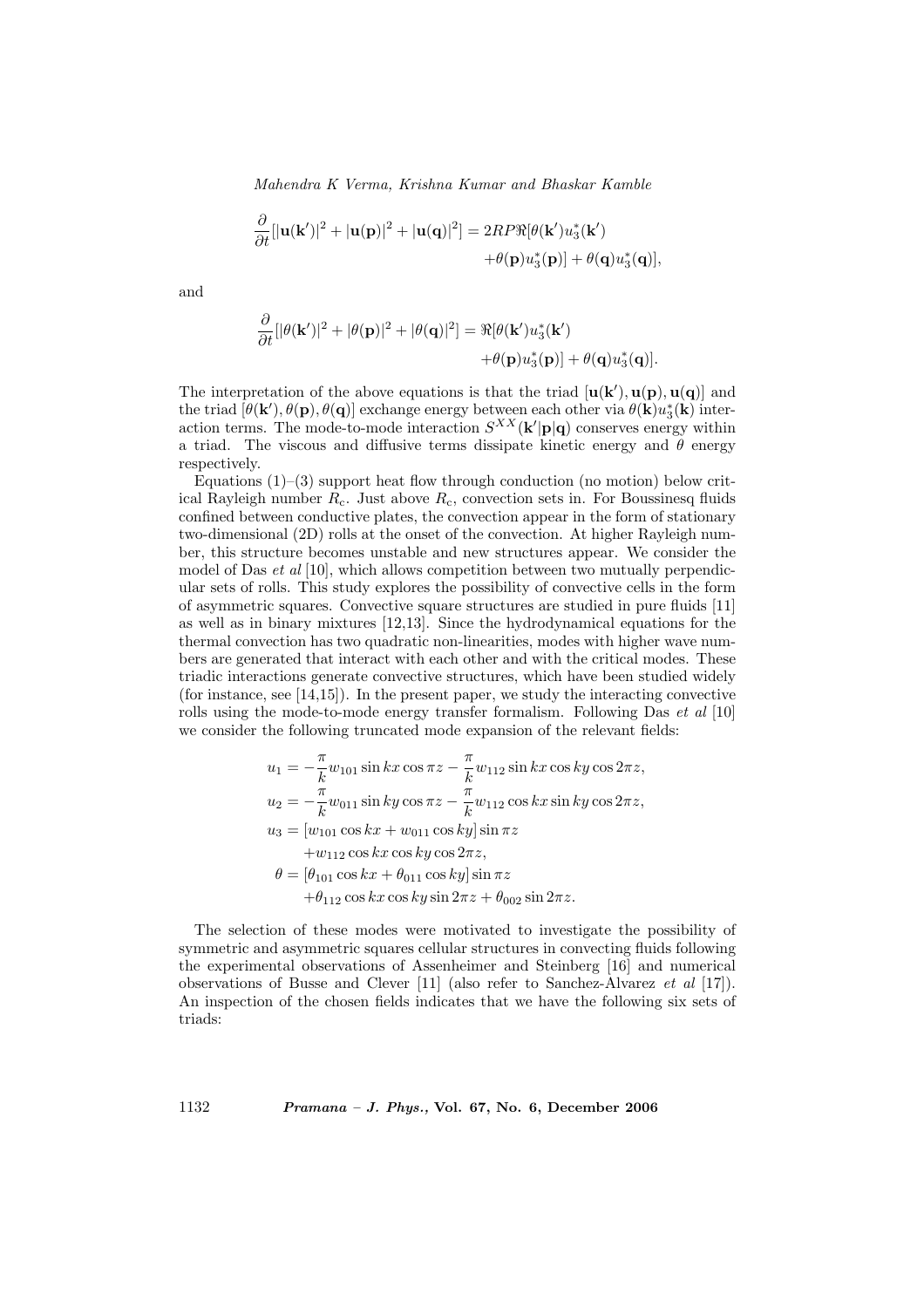Energy transfers in convective patterns

| Mode          |                                                                       | $\mathbf{H}$ | $\mathbf{H}$                                          | - IV - | V | -VI |
|---------------|-----------------------------------------------------------------------|--------------|-------------------------------------------------------|--------|---|-----|
| $\mathbf{k}'$ | (1,0,1)                                                               |              | $(1,0,1)$ $(-1,0,1)$ $(-1,0,1)$ $(1,0,1)$ $(0,1,1)$   |        |   |     |
| $\mathbf{p}$  | (0,1,1)                                                               |              | $(0,-1,1)$ $(0,1,1)$ $(0,-1,1)$ $(-1,0,1)$ $(0,-1,1)$ |        |   |     |
| q             | $(-1,-1,-2)$ $(-1,1,-2)$ $(1,-1,-2)$ $(1,1,-2)$ $(0,0,-2)$ $(0,0,-2)$ |              |                                                       |        |   |     |

The numbers in the brackets represent the components along the  $x, y$  and z directions. The amplitudes of fields are given below:

| Modes        | $u_1$                      | u <sub>2</sub>            | $u_3$                  | $\theta$                    |
|--------------|----------------------------|---------------------------|------------------------|-----------------------------|
| (1,0,1)      | $-\frac{\pi}{4k i}w_{101}$ | $\theta$                  | $\frac{1}{4i}w_{101}$  | $\frac{1}{4i}\theta_{101}$  |
| $(-1,0,1)$   | $\frac{\pi}{4k}w_{101}$    | 0                         | $\frac{1}{4i}w_{101}$  | $\frac{1}{4i}\theta_{101}$  |
| (0,1,1)      | 0                          | $-\frac{\pi}{4ki}w_{011}$ | $\frac{1}{4i}w_{011}$  | $\frac{1}{4i}\theta_{011}$  |
| $(0,-1,1)$   | 0                          | $\frac{\pi}{4k}w_{011}$   | $\frac{1}{4i}w_{011}$  | $\frac{1}{4i}\theta_{011}$  |
| $(-1,-1,-2)$ | $\frac{\pi}{8ki}w_{112}$   | $\frac{\pi}{8ki}w_{112}$  | $-\frac{1}{8i}w_{112}$ | $-\frac{1}{8i}\theta_{112}$ |
| $(-1,1,-2)$  | $\frac{\pi}{8ki}w_{112}$   | $-\frac{\pi}{8ki}w_{112}$ | $-\frac{1}{8i}w_{112}$ | $-\frac{1}{8i}\theta_{112}$ |
| $(1,-1,-2)$  | $-\frac{\pi}{8ki}w_{112}$  | $\frac{\pi}{8ki}w_{112}$  | $-\frac{1}{8i}w_{112}$ | $-\frac{1}{8i}\theta_{112}$ |
| $(1,1,-2)$   | $-\frac{\pi}{8ki}w_{112}$  | $-\frac{\pi}{8ki}w_{112}$ | $-\frac{1}{8i}w_{112}$ | $-\frac{1}{8i}\theta_{112}$ |
| $(0,0,-2)$   | 0                          | $\Omega$                  | 0                      | $-\frac{1}{2i}\theta_{002}$ |

Using eq. (7) we write the equation for  $|\theta(101)|^2$ . The mode  $\theta(101)$  receives energy from the modes  $\theta(\mathbf{p})$  and  $\theta(\mathbf{q})$  of triads I:  $\mathbf{k}' = (1, 0, 1)$ ;  $\mathbf{p} = (0, 1, 1)$ ;  $\mathbf{q} =$  $(-1, -1, -2)$ , II:  $\mathbf{k}' = (1, 0, 1)$ ;  $\mathbf{p} = (0, -1, 1)$ ;  $\mathbf{q} = (-1, 1, -2)$ ,  $\mathbf{V}$ :  $\mathbf{k}' = (1, 0, 1)$ ;  $\mathbf{p} =$  $(-1, 0, 1);$   $\mathbf{q} = (0, 0, -2)$ . It also receives energy from interaction with the  $u_3(101)$ mode. Hence

$$
\frac{\partial}{\partial t} \frac{|\theta(101)|^2}{2} = S_1^{\theta\theta}(\mathbf{k}'|\mathbf{p}|\mathbf{q}) + S_1^{\theta\theta}(\mathbf{k}'|\mathbf{q}|\mathbf{p}) + \Re[\theta(\mathbf{k})u_3^*(\mathbf{k})] \n+ S_{II}^{\theta\theta}(\mathbf{k}'|\mathbf{p}|\mathbf{q}) + S_{II}^{\theta\theta}(\mathbf{k}'|\mathbf{q}|\mathbf{p}) \n+ S_{V}^{\theta\theta}(\mathbf{k}'|\mathbf{p}|\mathbf{q}) + S_{V}^{\theta\theta}(\mathbf{k}'|\mathbf{q}|\mathbf{p}) \n- (\pi^2 + k^2)\theta(101).
$$

Using the mode-to-mode energy transfer formulas (eqs  $(8)$  and  $(9)$ ) it is easy to show that

$$
S_{\mathrm{I}}(\mathbf{k}'|\mathbf{p}|\mathbf{q}) = S_{\mathrm{II}}(\mathbf{k}'|\mathbf{p}|\mathbf{q}) = \frac{\pi}{128} w_{101} \theta_{101} \theta_{112},
$$
  
\n
$$
S_{\mathrm{I}}(\mathbf{k}'|\mathbf{q}|\mathbf{p}) = S_{\mathrm{II}}(\mathbf{k}'|\mathbf{q}|\mathbf{p}) = 0,
$$
  
\n
$$
S_{\mathrm{V}}(\mathbf{k}'|\mathbf{p}|\mathbf{q}) = 0,
$$
  
\n
$$
S_{\mathrm{V}}(\mathbf{k}'|\mathbf{q}|\mathbf{p}) = S_{\mathrm{V}}(\mathbf{k}'|\mathbf{q}|\mathbf{p}).
$$

Using these, we get the evolution equation for the Fourier mode  $\theta_{101}$  as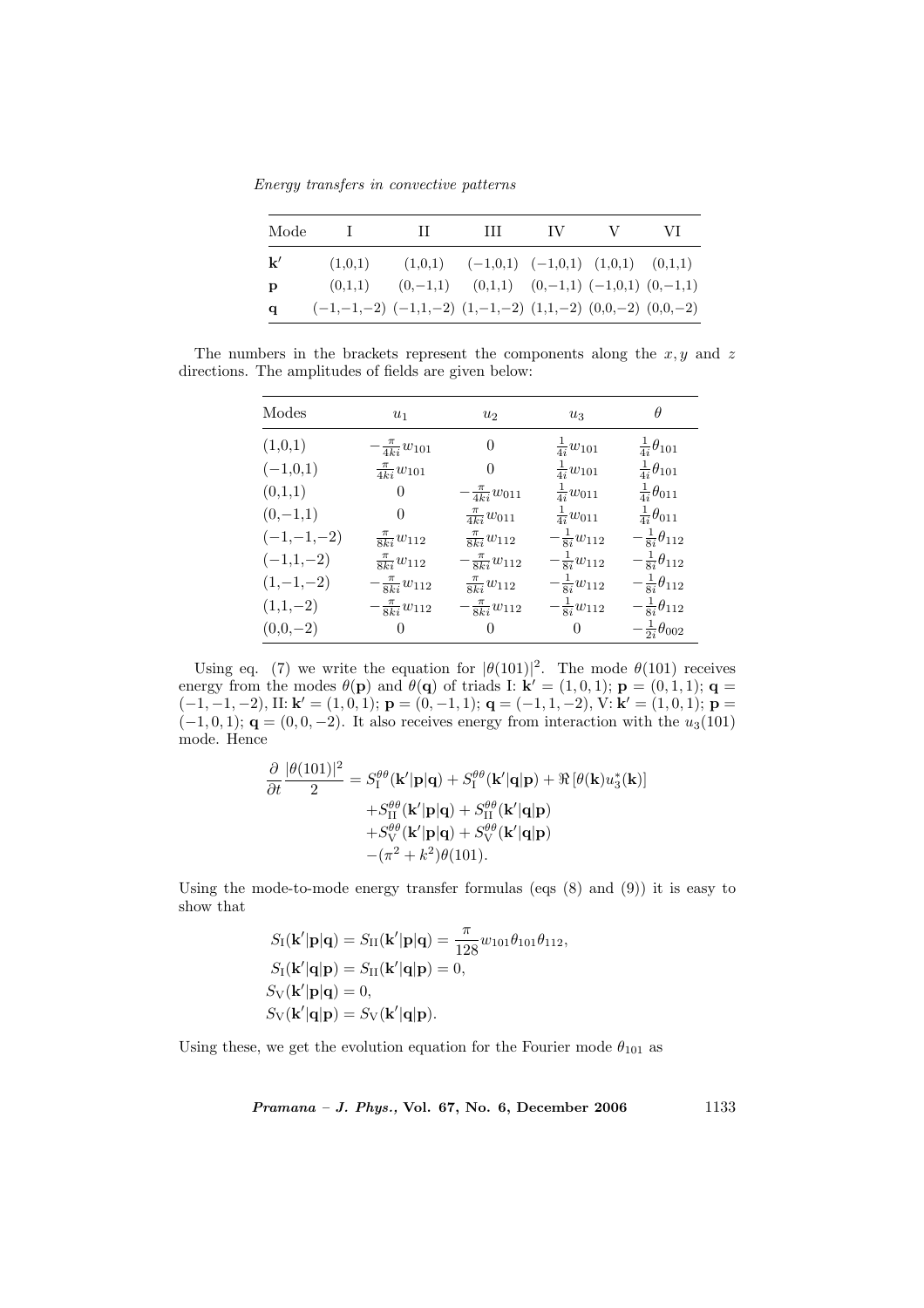$$
\dot{\theta}_{101} = \frac{\pi}{4} w_{011} \theta_{112} + w_{101} + \pi w_{101} \theta_{002} - (\pi^2 + k^2) \theta_{101}.
$$
 (10)

Using similar analysis we derive the following evolution equations for the other Fourier modes:

$$
\dot{\theta}_{011} = \frac{\pi}{4} w_{101} \theta_{112} + w_{011} + \pi w_{011} \theta_{002} - (\pi^2 + k^2) \theta_{011},
$$
\n(11)

$$
\dot{\theta}_{112} = -\frac{\pi}{2} \left[ w_{101} \theta_{011} + w_{011} \theta_{101} \right] + w_{112} - 2(2\pi^2 + k^2) \theta_{101}, \tag{12}
$$

$$
\dot{\theta}_{002} = -\frac{\pi}{2} \left[ w_{101} \theta_{101} + w_{011} \theta_{011} \right] - 4\pi^2 \theta_{002},\tag{13}
$$

$$
\dot{w}_{101} = \frac{\pi}{4} w_{011} w_{112} + \frac{R \ast P \ast k^2}{\pi^2 + k^2} \theta_{101} - P(\pi^2 + k^2) w_{101},\tag{14}
$$

$$
\dot{w}_{011} = \frac{\pi}{4} w_{101} w_{112} + \frac{R \ast P \ast k^2}{\pi^2 + k^2} \theta_{011} - P(\pi^2 + k^2) w_{011},\tag{15}
$$

$$
\dot{w}_{112} = -\frac{\pi^2 + k^2}{2\pi^2 + k^2} \pi w_{101} w_{011} + \frac{R \ast P \ast k^2}{2\pi^2 + k^2} \theta_{112} - P \ast 2(2\pi^2 + k^2) w_{112}.
$$
\n(16)

Note that eqs  $(10)$ – $(16)$  contain two sets of Lorenz model [18] coupled with nonlinear modes  $w_{112}$  and  $\theta_{112}$ . Since there are seven equations in the above model, we call it a seven-mode model. If we keep only  $\theta_{002}, \theta_{101}, w_{101}$  (or  $\theta_{002}, \theta_{011}, w_{011}$ ) modes, we obtain the famous Lorenz equations. Since two Lorenz equations are embedded in the above set, it is also called double-Lorenz model.

We have three free parameters  $(R, P, k)$  in the above set of equations. For the we have three free parameters  $(n, r, \kappa)$  in the above set of equations. For the results presented in this paper, k is taken be its critical value (i.e.,  $k = k_c = \pi/\sqrt{2}$ ). Lorenz equation is not valid for small Prandtl number. In this paper we have taken  $P = 10$ . Note however that the qualitative features remain the same as long as  $P > 1$ .

We solve the above set of equations numerically by the given initial conditions. The results are described in the next section.

## 4. Results

The model  $(10)–(16)$  is solved numerically using fourth-order Runge–Kutta scheme. The model (10)–(10) is solved numerically using fourth-order Kunge–Kutta scheme.<br>The parameters P and k are set to constant values of 10 and  $\pi/\sqrt{2}$  respectively. We vary  $r = R/R_c$ , where  $R_c = 27\pi^4/4$  is the critical Rayleigh number. As expected, all the variables are zero for  $r < 1$ . This region corresponds to conduction state.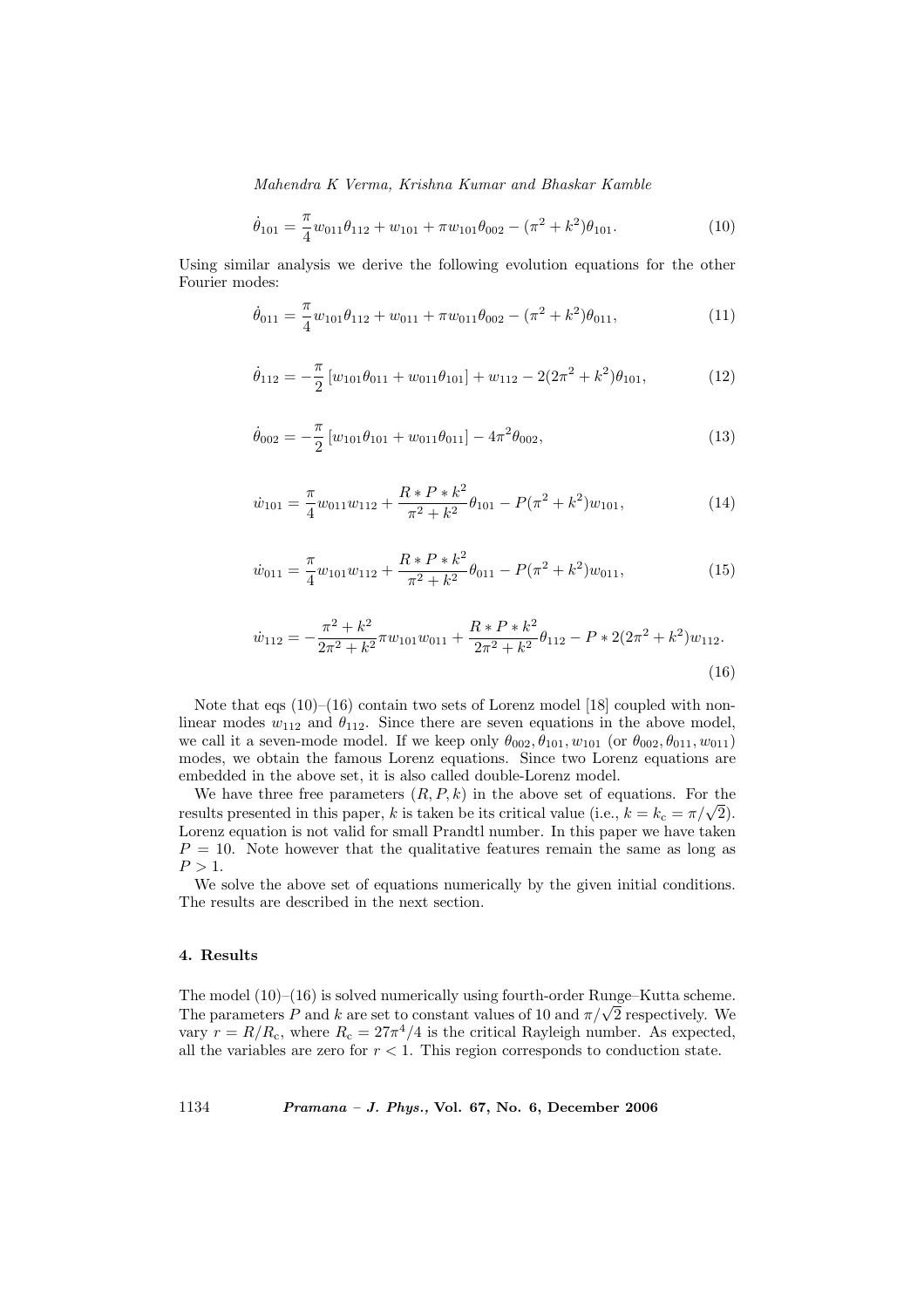Just above  $r > 1$ , we observe four different steady-state solutions:

- (A1)  $w_{011} = X_0$ ;  $\theta_{011} = Y_0$ ;  $\theta_{002} = Z_0$ , (A2)  $w_{011} = -X_0$ ;  $\theta_{011} = -Y_0$ ;  $\theta_{002} = Z_0$ ,
- (B1)  $w_{101} = X_0$ ;  $\theta_{101} = Y_0$ ;  $\theta_{002} = Z_0$ ,
- (B1)  $w_{101} = -X_0$ ;  $\theta_{101} = -Y_0$ ;  $\theta_{002} = Z_0$ ,

where

$$
X_0 = \frac{4}{3\pi} \sqrt{R - R_c}; \quad Y_0 = \frac{6\pi}{R} \sqrt{R - R_c}; \quad Z_0 = \frac{1}{\pi} \left(\frac{R_c}{R} - 1\right), \quad (17)
$$

and the rest of the modes are zero. The above values are the fixed point values of Lorenz model, but with different normalization.

The pairs  $(A1)$ ,  $(A2)$  and  $(B1)$ ,  $(B2)$  are the Lorenz fixed points. Physically they are the stationary straight (i.e., 2D) rolls along the x and y directions respectively. As we will describe below, these two fixed points play a very important role in the dynamics. The choice of the solution depends on the initial condition; the initial conditions lying in the basin of attraction of the fixed points (A1, A2, B1, B2) approach the respective fixed points in the steady state.

The above rolls are steady-state solutions till  $r \approx 14.3$ . Near  $r = 14.3$ , the abovementioned Lorenz fixed points become unstable, and a Hopf bifurcation takes place. In the state space we obtain limit cycles around the fixed points  $(A1)$ ,  $(A2)$  and (B1), (B2).

Let us focus on the fixed point (A2). When the fixed point is stable,  $\theta_{011}$ ,  $w_{011}$ ,  $\theta_{002}$  are constants, and the rest are zeros. After Hopf bifurcation,  $\theta_{011}$ ,  $w_{011}$ ,  $\theta_{002}$ oscillate around the fixed point values, and the other modes  $w_{101}$ ,  $w_{112}$ ,  $\theta_{101}$ ,  $\theta_{112}$ start oscillating around zero as shown in figure 1. Hence two limit cycles are born; one of them is illustrated in figure 2 where we plot the projection of state space on the  $w_{101}$ – $\theta_{101}$  plane.

The physical interpretation of the above solution is quite interesting. Since the modes  $\theta_{011}$ ,  $w_{011}$ ,  $\theta_{002}$  are still dominant, there are strong rolls with axes along the x direction. The small and oscillatory values of  $w_{101}$  and  $\theta_{101}$  indicate an emergence of rolls with axes along the  $y$  direction; these rolls appear and disappear. Hence, near the bifurcation around the fixed point  $(A2)$ , we obtain asymmetric square pattern in the convection. These solutions were first obtained by Das et al [10].

Note that there are other stable limit cycle around the fixed points (A1), (B1), (B2). The state-space trajectories are attracted to one of the limit cycles depending on the initial conditions. The amplitudes of the limit cycle can be estimated in the following manner.

Let us consider Hopf bifurcation around the fixed point (A2). The mean values of the Fourier modes are

$$
w_{011}=-\frac{4}{3\pi}\sqrt{R-R_{\rm c}};\,\,\theta_{011}=-\frac{6\pi}{R}\sqrt{R-R_{\rm c}};\,\,\theta_{011}=-\frac{6\pi}{R}\sqrt{R-R_{\rm c}}
$$

and the mean values of the other modes are zero. By keeping only the leading-order terms of eqs  $(10)–(16)$  we obtain

$$
\dot{\theta}_{101} \approx \frac{\pi}{4} w_{011} \theta_{112},
$$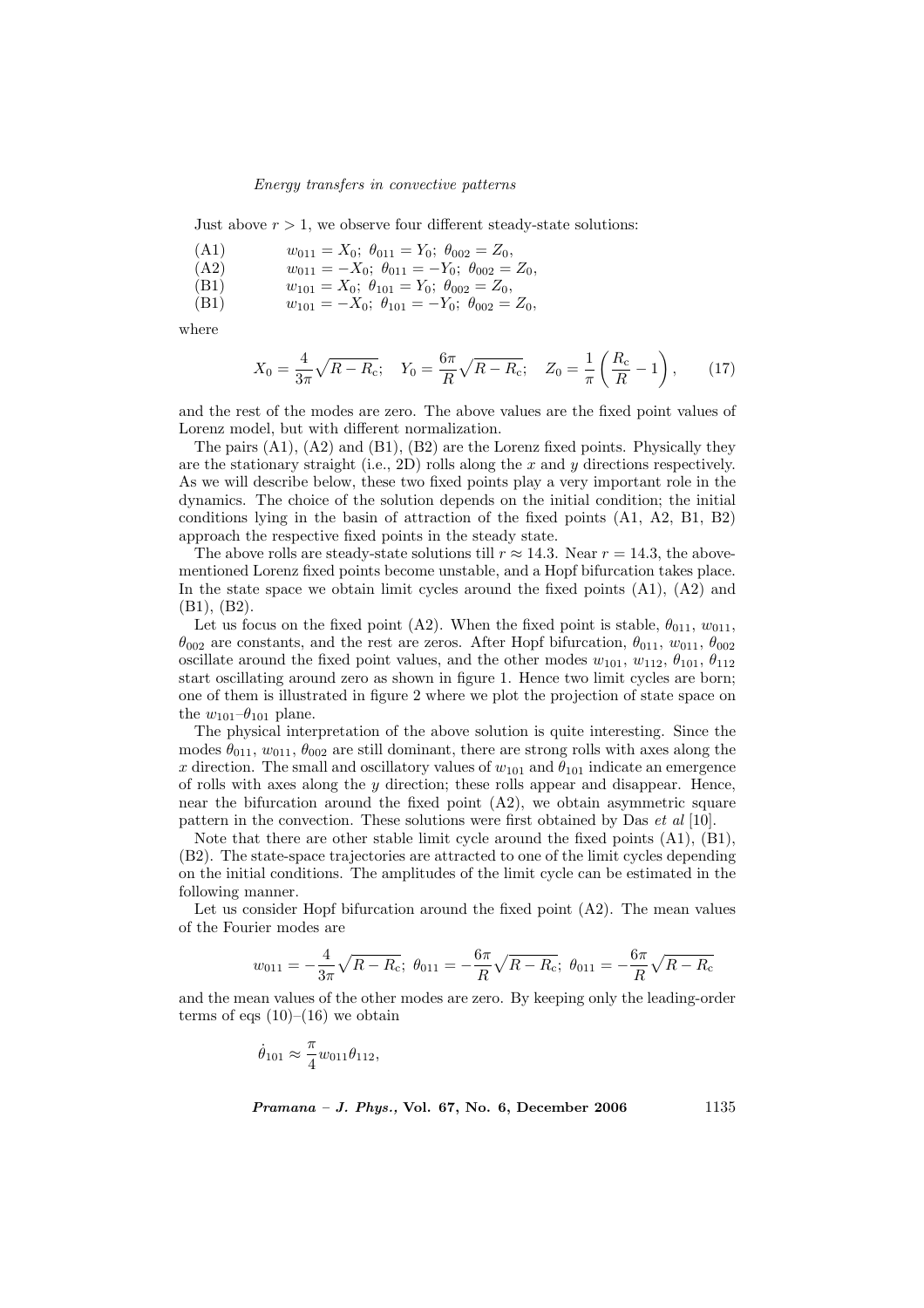Mahendra K Verma, Krishna Kumar and Bhaskar Kamble



**Figure 1.** Time series plot of  $w_{101}$ ,  $w_{011}$ , and  $w_{112}$  for  $r = R/R_c = 15$ ,  $P = 10$ .  $W_{101}$  and  $W_{011}$  are represented by solid and dashed line with average around 0 and  $-40$  respectively.  $W_{112}$  is the chained line oscillating around 0 with smaller amplitude.



**Figure 2.** Projection of state space on  $w_{101}-\theta_{101}$  plane for  $r = R/R_c = 15$ ,  $P = 10$ . The trajectory is a limit cycle.

$$
\dot{\theta}_{112} \approx -\frac{\pi}{2} w_{011} \theta_{101},
$$
  

$$
\dot{w}_{101} \approx \frac{\pi}{4} w_{011} w_{112},
$$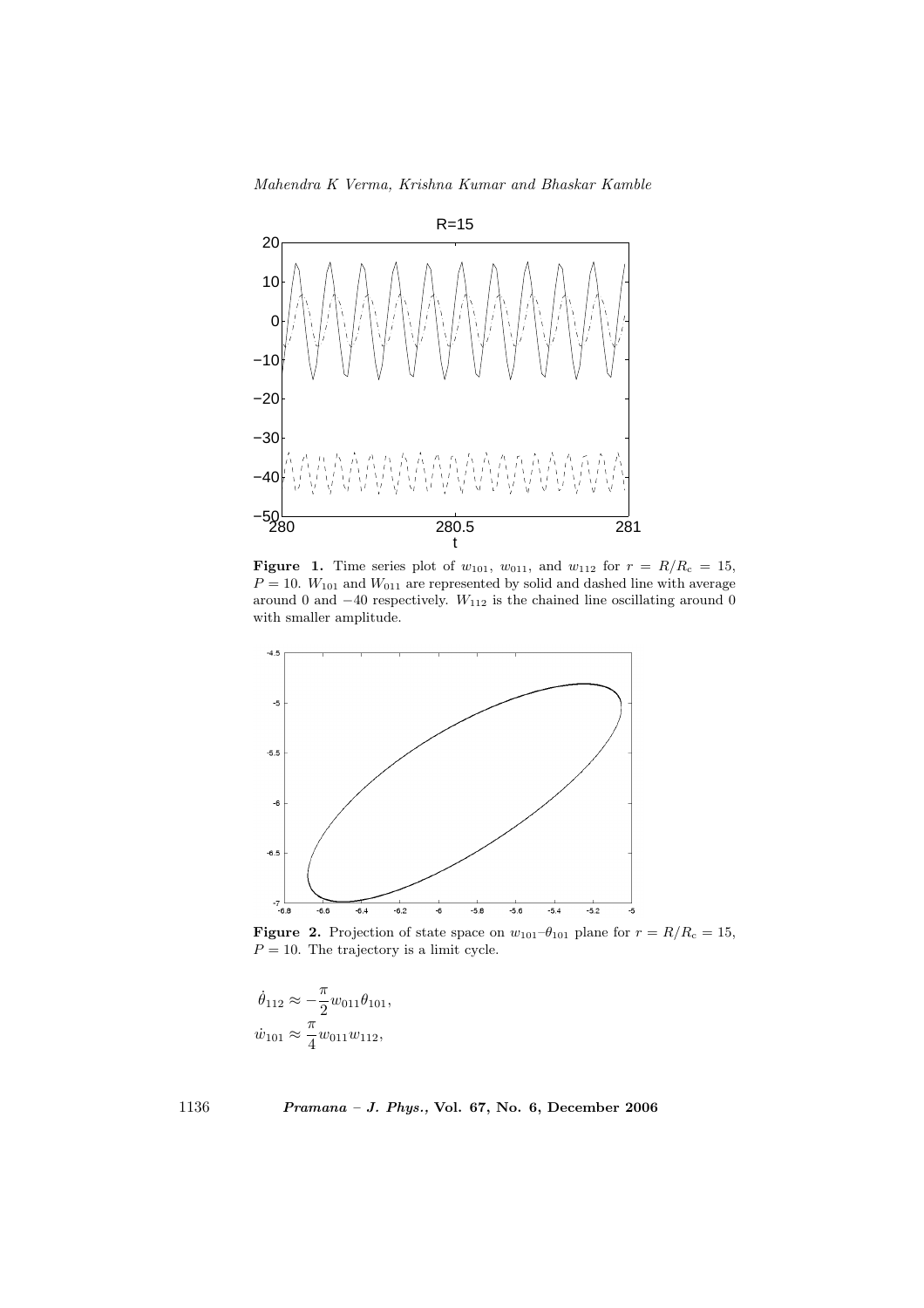

**Figure 3.** Plot of  $w_{101}(t)$  vs. t for  $r = R/R_c = 15.22$ ,  $P = 10$ . The system oscillates around a fixed point in a quasi-periodic manner, then it jumps to the other fixed point abruptly. The trajectory is chaotic.

$$
\dot{w}_{112} \approx -\frac{3\pi}{5} w_{011} w_{101}.
$$

The solution of the above equations imply that  $\theta_{101}$  and  $\theta_{112}$  oscillate with fre-The solution of the above equations imply that  $\theta_{101}$  and  $\theta_{112}$  oscillate with frequency  $\pi w_{011}/(2\sqrt{2})$ , while  $w_{101}$  and  $w_{112}$  oscillate with frequency  $\pi w_{011}\sqrt{3/20}$ . The analytical solution also indicates that 101 and 112 modes have a phase difference of  $\pi/2$ . The frequencies from our numerical simulation of eqs (10)–(16) match quite well with the above estimates. However, the phases are quite different from  $\pi/2$ . The difference is due to the neglect of other terms. Thus this simple analysis gives the frequency of Hopf bifurcation quite well. Note that the bifurcation around other fixed points have has identical nature.

When we increase r further, we obtain limit cycle up to  $r = 15.22$ . At  $r = 15.22$ the state-space trajectories are not closed. We find that a point moves around a fixed point, and then it jumps toward the other fixed point, and it revolves around that. Then it again comes back to the first fixed point. This behaviour is illustrated in the time series plot shown in figure 3, and it is reminiscent of Lorenz equation. The time series shows a large region of regular behaviour (oscillations around the fixed points), and a small region of turbulent behaviour (jumps). These properties are signatures of emergence of chaos by intermittency route.

The time series plot indicates another important behaviour. We observe that sometimes  $w_{101}$  oscillates around a mean value, and sometimes it oscillates around zero. These two cases are complementary asymmetric square patterns (A,B, i.e., strong rolls along  $y$  and  $x$  directions respectively). Hence, the system switches from a configuration of asymmetric square to the other configuration. Figure 4 shows the projection of the state space on the  $w_{101}-\theta_{101}$  plane, which again indicates a chaotic behaviour. The largest Lyapunov exponent is approximately 0.047.

The power spectrum of the signal  $w_{101}$  is shown in figure 5. This spectrum shows one dominant frequency with a small broadening near it. The peak in the power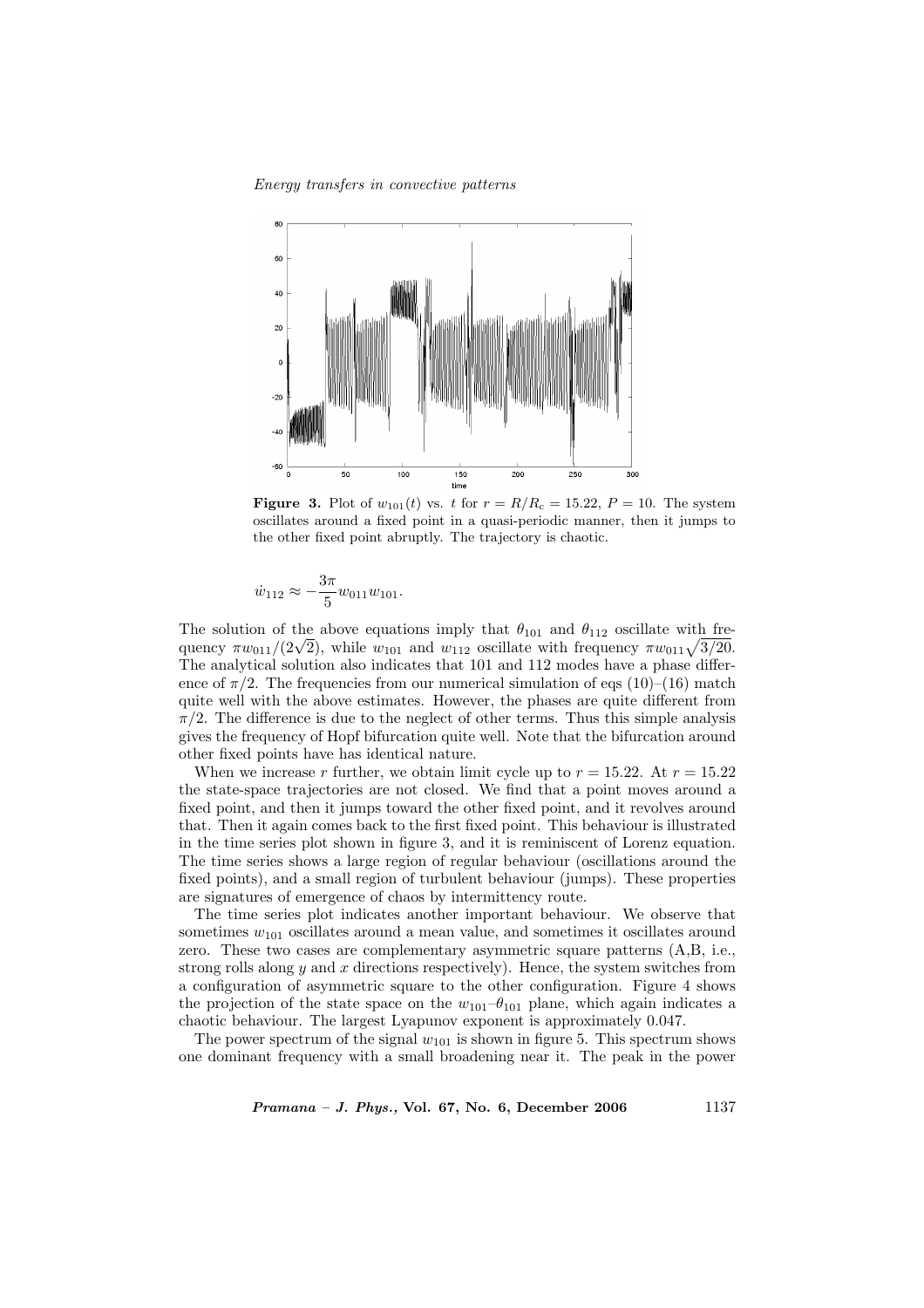

**Figure 4.** Projection of state space on  $w_{101}-\theta_{101}$  plane for  $r = R/R_c = 15.22$ ,  $P = 10$ . The trajectory is chaotic.

spectrum corresponds to the oscillations around the fixed points, and the power in the other frequencies corresponds to the jumps from one fixed point to the other. Note that period-doubling route to chaos exhibit peaks at subharmonics  $(f/2, f/4)$ etc.), and quasi-periodic route to chaos also exhibits peaks in the power spectrum at different frequencies (e.g., sum and differences of two dominant frequencies) [19]. Due to these reasons, emergence of chaos by period-doubling and quasi-periodic is ruled out for the 7-mode model presented in our paper.

When we increase  $r$  beyond 15.22, the laminar region keeps shrinking. For  $r$  near 30, we do not observe any laminar region, and the state space is completely chaotic. Since, these features are known very well in the literature, we are not presenting details for r beyond 15.22. The results presented here are in agreement with earlier numerical results of Das *et al* [10].

## 5. Conclusions

We have presented in this paper a novel method for using mode-to-mode energy transfer to investigate interacting dissipative structures in a model of thermal convection. The dynamical system presented here provides a toy model to investigate chaotic dynamics of competing patterns in thermal convection. In addition, we have presented an analytical model for the limit cycle which emerges in the system.

In the present paper we have provided an analytic argument for the emergence of competing asymmetric square pattern in convection. Our theoretical reasoning provide justification for the asymmetric square patterns observed experimentally by Assenheimer and Steinberg [16], and numerically by Busse and Clever [11] and Sanchez-Alvarez et al [17]. These arguments are in continuation of those provided by Das  $et \ al \ [10]$ .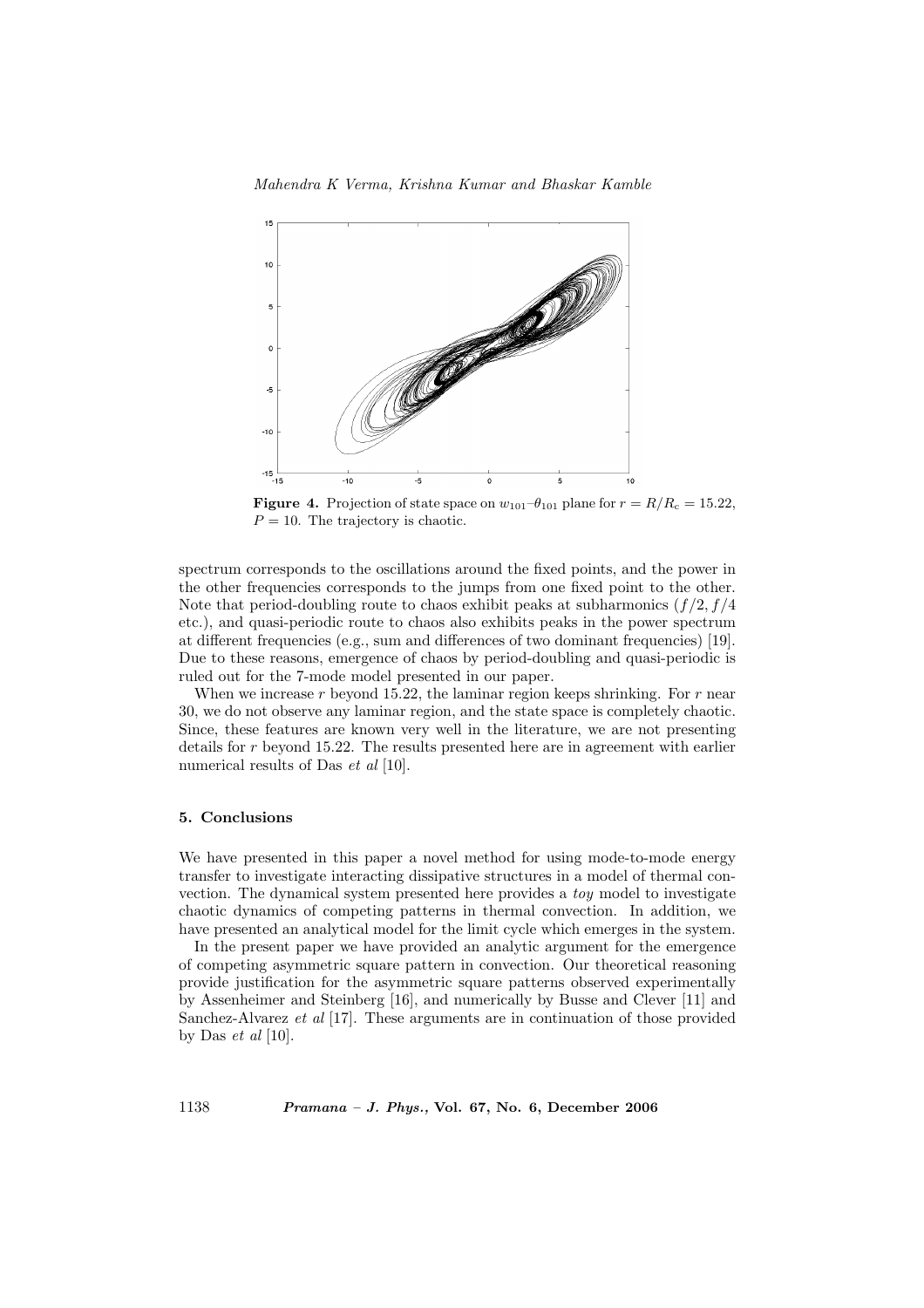

**Figure 5.** Power spectrum of the signal  $w_{101}$  for  $r = R/R_c = 15.22, P = 10$ . The spectrum shows a narrow band of frequencies around the dominant frequency.

The energy transfers among Fourier modes could provide interesting insights into dynamics of various patterns observed in convective flows. We are in the process of studying convective systems like zero-Prandtl number flows, dynamo model etc. in this light.

# References

- [1] G K Batchelor, *J. Fluid Mech.* **5**, 113 (1959)
- [2] G Dar, M K Verma and V Eswaran, Physica D157, 207 (2001)
- [3] F Bataille, Y Zhou and J P Bertoglio, ICASE Rep. No. 97-62 (NASA CR-97-206249) (1997)
- [4] G K Batchelor, I D Howells and A A Townsend, J. Fluid Mech. 5, 134 (1959)
- [5] R Kraichnan, Phys. Fluids 11, 945 (1968)
- [6] R H Kraichnan, J. Fluid Mech. 5, 497 (1959)
- [7] M Lesieur, Turbulence in fluids Stochastic and numerical modelling (Kluwer Academic Publishers, Dordrecht, 1990)
- [8] K Ohkitani and S Kida, Phys. Fluids A4, 794 (1992)
- [9] M K Verma, Phys. Rep. 401, 229 (2004)
- [10] A Das, U Ghosal and K Kumar, Phys. Rev. 62, 3051 (2000)
- [11] F H Busse and R M Clever, Phys. Rev. Lett. 81, 341 (1998)
- [12] H W Müller and M Lücke, Phys. Rev. A38, 2965 (1988)
- [13] K Kumar, Phys. Rev. A41, 3134 (1990)
- [14] A Schlüter, D Lortz and F H Busse, J. Fluid Mech.  $32$ , 129 (1965)
- [15] J A Whitehead and B Parson, Geophys. Astrophys. Fluid Dyn. 9, 201 (1978)
- [16] M Assenheimer and V Steinberg, Phys. Rev. Lett. 76, 756 (1996)